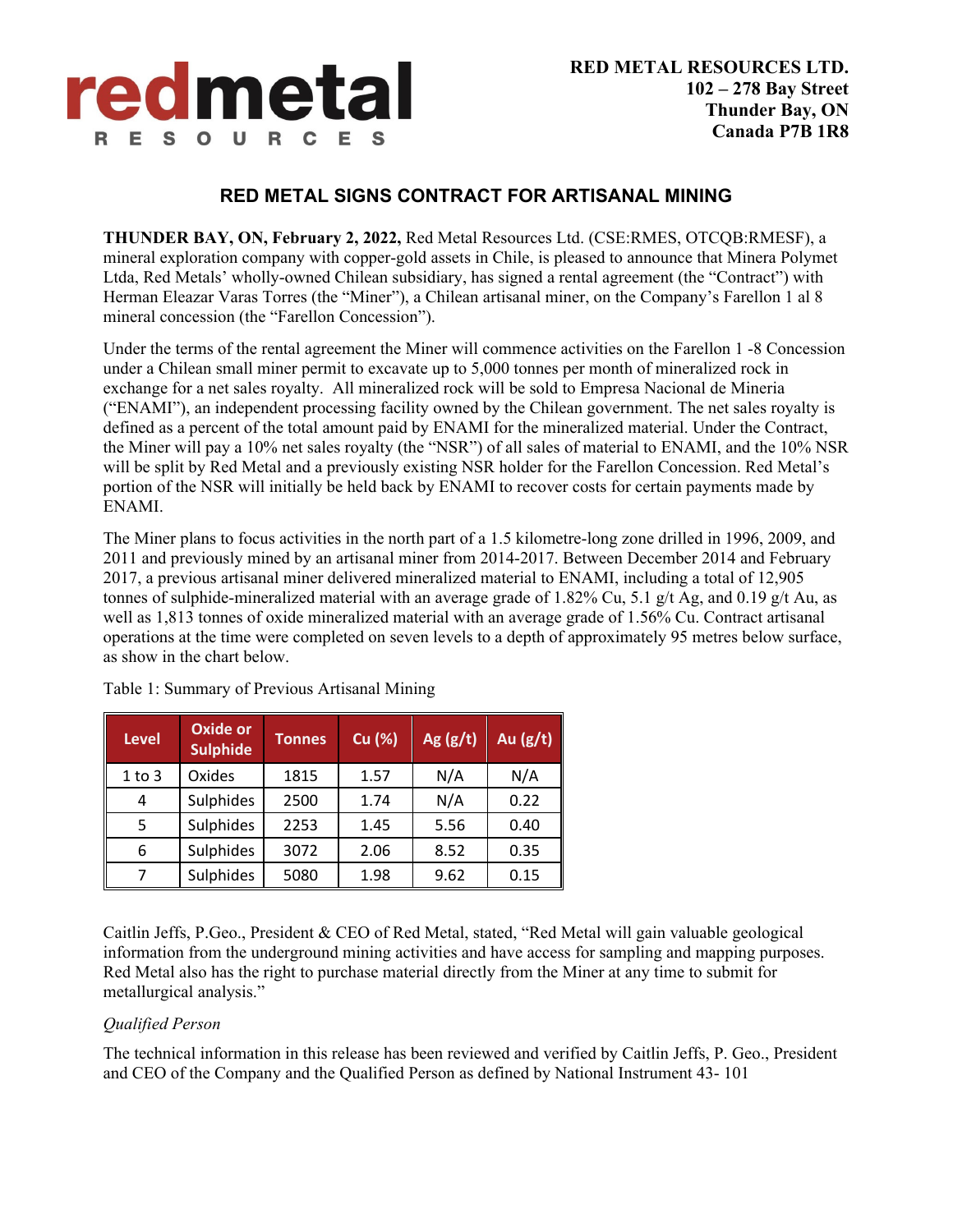# redmetal R E S O U R C E

#### *About Red Metal Resources Ltd.*

Red Metal Resources is a mineral exploration company focused on growth through acquiring, exploring and developing copper-cobalt-gold assets in Chile. The Company's projects are located in the prolific Candelaria iron oxide copper-gold (IOCG) belt of Chile's coastal Cordillera. Red Metal is quoted on the CSE and on OTC Link alternative trading system on the OTC Pink marketplace under the symbol RMES

### *QA/QC*

Drilling in 2009 and 2011 drilling completed under the supervision of the Caitlin Jeffs with QA/QC procedures to comply with industry best practices for sampling, chain of custody and analyses. Certified copper, gold and silver reference standards, blanks and duplicates were inserted at the sample processing site as part of the QA/QC program in addition to the control samples inserted by the lab. Samples were prepared and analyzed Acme Labs laboratory in 2009 and Geoanalitica Ltda laboratory in 2011, Both labs are located in Coquimbo, III Region, Chile. Samples are analyzed for gold using Fire Assay-AA techniques and for copper and cobalt using four acid digestion-AAS. All results reported from 2009 and 2011 have passed QA/QC protocols.

#### *Forward-Looking Statements*

All statements in this press release, other than statements of historical fact, are "forward-looking information" within the meaning of applicable securities laws including, without limitation statements related to the description of its exploration plans. Red Metal provides forward-looking statements for the purpose of conveying information about current expectations and plans relating to the future and readers are cautioned that such statements may not be appropriate for other purposes. By its nature, this information is subject to inherent risks and uncertainties that may be general or specific and which give rise to the possibility that expectations, forecasts, predictions, projections or conclusions will not prove to be accurate, that assumptions may not be correct and that objectives, strategic goals and priorities will not be achieved. These risks and uncertainties include but are not limited to exploration findings, results and recommendations, ability to raise adequate financing, receipt of required approvals and unprecedented market and economic risks associated with current unprecedented market and economic circumstances, as well as those risks and uncertainties identified and reported in Red Metal's public filings under its SEDAR profile at www.sedar.com. Although Red Metal has attempted to identify important factors that could cause actual actions, events or results to differ materially from those described in forward-looking information, there may be other factors that cause actions, events or results not to be as anticipated, estimated or intended. There can be no assurance that such information will prove to be accurate as actual results and future events could differ materially from those anticipated in such statements. Red Metal disclaims any intention or obligation to update or revise any forward-looking information, whether as a result of new information, future events or otherwise unless required by law.

The CSE has not approved or disapproved the contents of this news release or passed upon the merits of any of the transactions described herein.

Neither the CSE nor its Regulation Services Providers (as that term is defined in the policies of the CSE) accepts responsibility for the adequacy or accuracy of this release.

For more information, visit www.redmetalresources.com

Contact: Red Metal Resources Ltd. Caitlin Jeffs, P.Geo, CEO 1-866-907-5403 www.redmetalresources.com